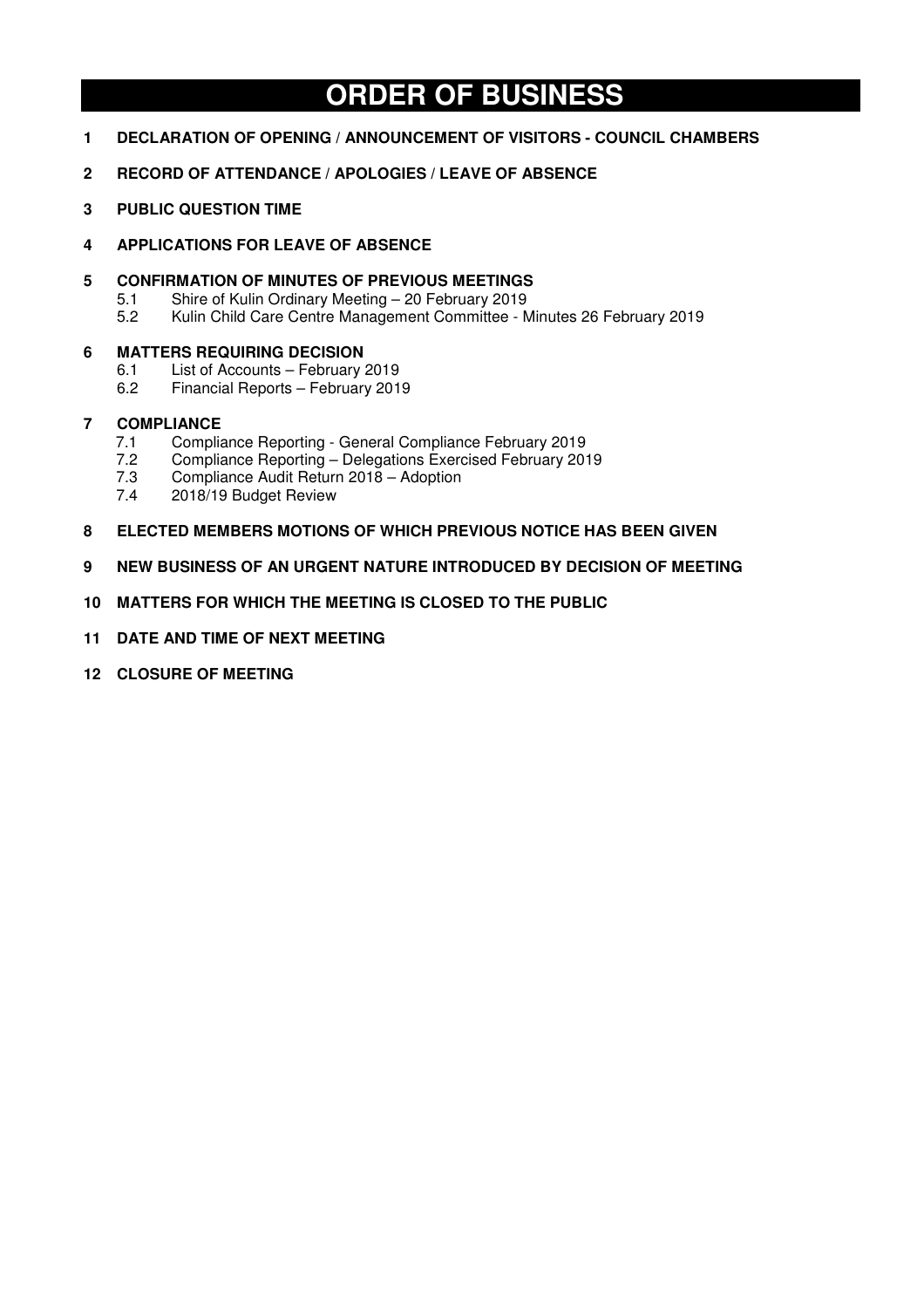## **Minutes of an Ordinary Meeting of Council held in the Council Chambers on Wednesday 20 March 2019 commencing at 5.32pm**

#### **1. DECLARATION OF OPENING / ANNOUNCEMENT OF VISITORS**

#### **2. RECORD OF ATTENDANCE/APOLOGIES/LEAVE OF ABSENCE**

| Attendance          |                                |              |
|---------------------|--------------------------------|--------------|
| <b>BD</b> West      | President                      | West Ward    |
| <b>RD Duckworth</b> | Deputy President               | West Ward    |
| <b>HT</b> McInnes   | Councillor                     | Town Ward    |
| <b>B</b> Smoker     | Councillor                     | West Ward    |
| R Bowey             | Councillor                     | Town Ward    |
| <b>BP</b> Taylor    | Councillor                     | Central Ward |
| <b>MS Lucchesi</b>  | Councillor                     | Central Ward |
| L Varone            | Councillor                     | East Ward    |
| G Yandle            | <b>Chief Executive Officer</b> |              |
| C Vandenberg        | Deputy Chief Executive Officer |              |
| J Hobson            | Manager of Works               |              |
| N Thompson          | ESO/Minutes                    |              |
| <b>APOLOGIES</b>    |                                |              |

G Robins **Councillor** Councillor **Town Ward** 

#### **3. PUBLIC QUESTION TIME**  Nil

#### **4. APPLICATIONS FOR LEAVE OF ABSENCE**  Nil

#### **5. CONFIRMATION OF MINUTES OF PREVIOUS MEETINGS**

Shire of Kulin Ordinary Meeting – 20 February 2018

**01/0319** 

**Moved Cr Bowey Seconded Cr Varone that the minutes of the Ordinary Council Meeting held on 20 February 2019 be confirmed as a true and correct record.** 

 **Carried 8/0** 

Kulin Child Care Centre Management Committee - 26 February 2019

**02/0319** 

**Moved Cr Taylor Seconded Cr Smoker that the minutes of the Kulin Child Care Centre Management Committee Meeting held on 26 February 2019 be confirmed as a true and correct record.** 

 **Carried 8/0**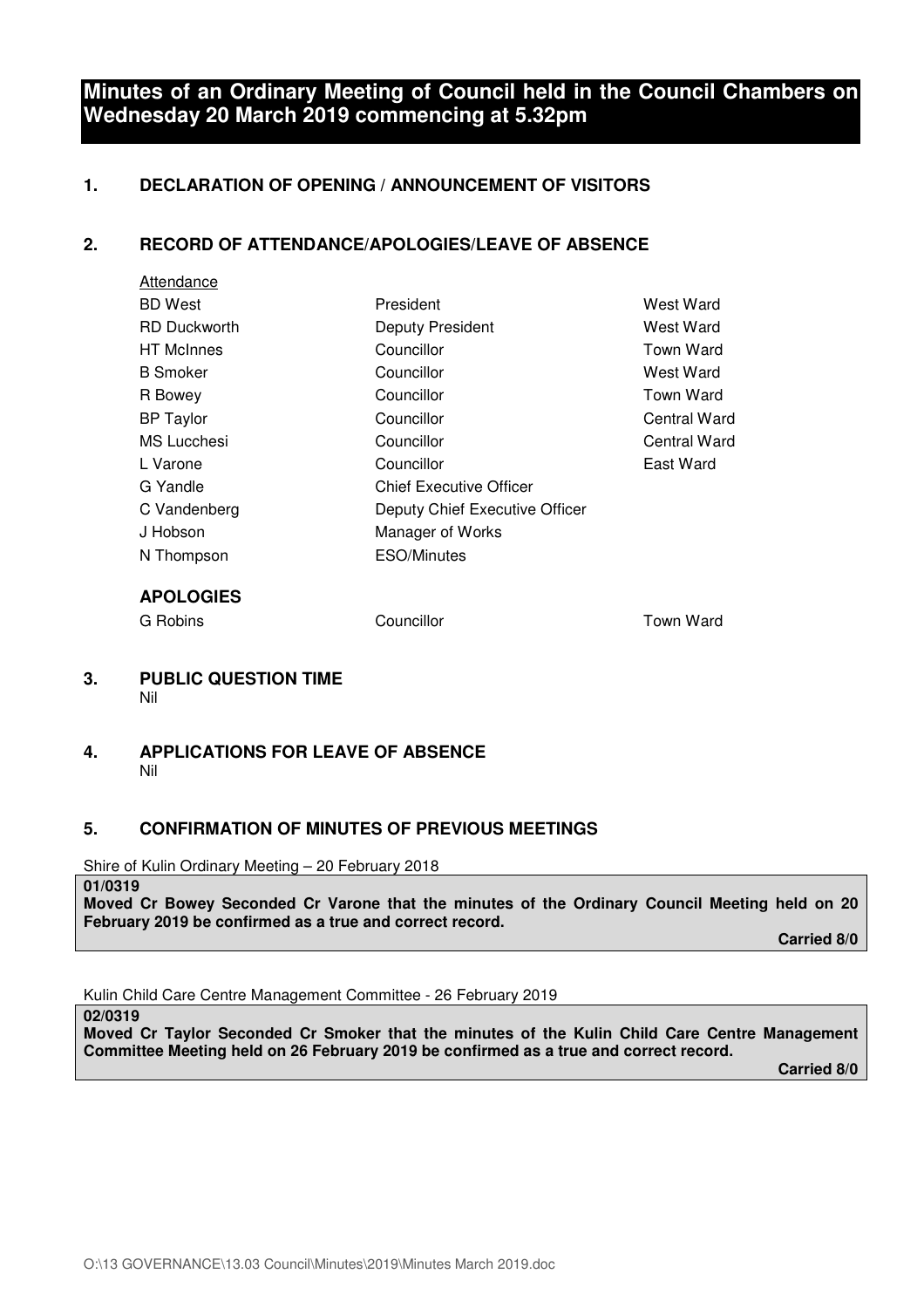# **6 MATTERS REQUIRING DECISION**

#### **6.1 List of Accounts – February 2019**

**RESPONSIBLE OFFICER:** DCEO **FILE REFERENCE:** 12.06<br>**AUTHOR:** DCEO **AUTHOR: STRATEGIC REFERENCE/S:** 12.01 **DISCLOSURE OF INTEREST:** Nil

#### **SUMMARY:**

Attached is the list of accounts paid during the month of February 2019 for Council's consideration.

**BACKGROUND & COMMENT:**  Nil **FINANCIAL IMPLICATIONS:**  Nil **STATUTORY AND PLANNING IMPLICATIONS:**  Nil **POLICY IMPLICATIONS:**  Nil **COMMUNITY CONSULTATION:**  Nil **WORKFORCE IMPLICATIONS:**  Nil

#### **OFFICER'S RECOMMENDATION:**

That February payments being cheque no.'s 404 – 405 (Trust), 37086 – 37099; EFT No's 14953 - 15025, DD6823.1 – DD6842.11 (Municipal), credit card payments, creditor payments, payroll and other vouchers from the Municipal Fund totalling \$541,667.13 be received.

#### **VOTING REQUIREMENTS:**

Simple majority required.

#### **03/0319**

**Moved Cr Duckworth Seconded Cr Bowey that payments being cheque no.'s 404 – 405 (Trust), 37086 – 37099; EFT No's 14953 - 15025, DD6823.1 – DD6842.11 (Municipal), credit card payments, creditor payments, payroll and other vouchers from the Municipal Fund totalling \$541,667.13 be received.** 

 **Carried 8/0** 

#### **6.2 Financial Reports – February 2019**

**RESPONSIBLE OFFICER:** DCEO **FILE REFERENCE:** 12.01 **AUTHOR:** DCEO **STRATEGIC REFERENCE/S:** 12.01 **DISCLOSURE OF INTEREST:** Nil

#### **SUMMARY:**

Attached are the financial reports for the period ending 28 February 2019.

**BACKGROUND & COMMENT:**  Nil **FINANCIAL IMPLICATIONS:**  Nil

#### **STATUTORY AND PLANNING IMPLICATIONS:**

Regulation 34 of the Local Government (Financial Management) Regulations 1996 requires local governments to prepare each month a statement of financial activity reporting on the revenue and expenditure of funds for the month in question.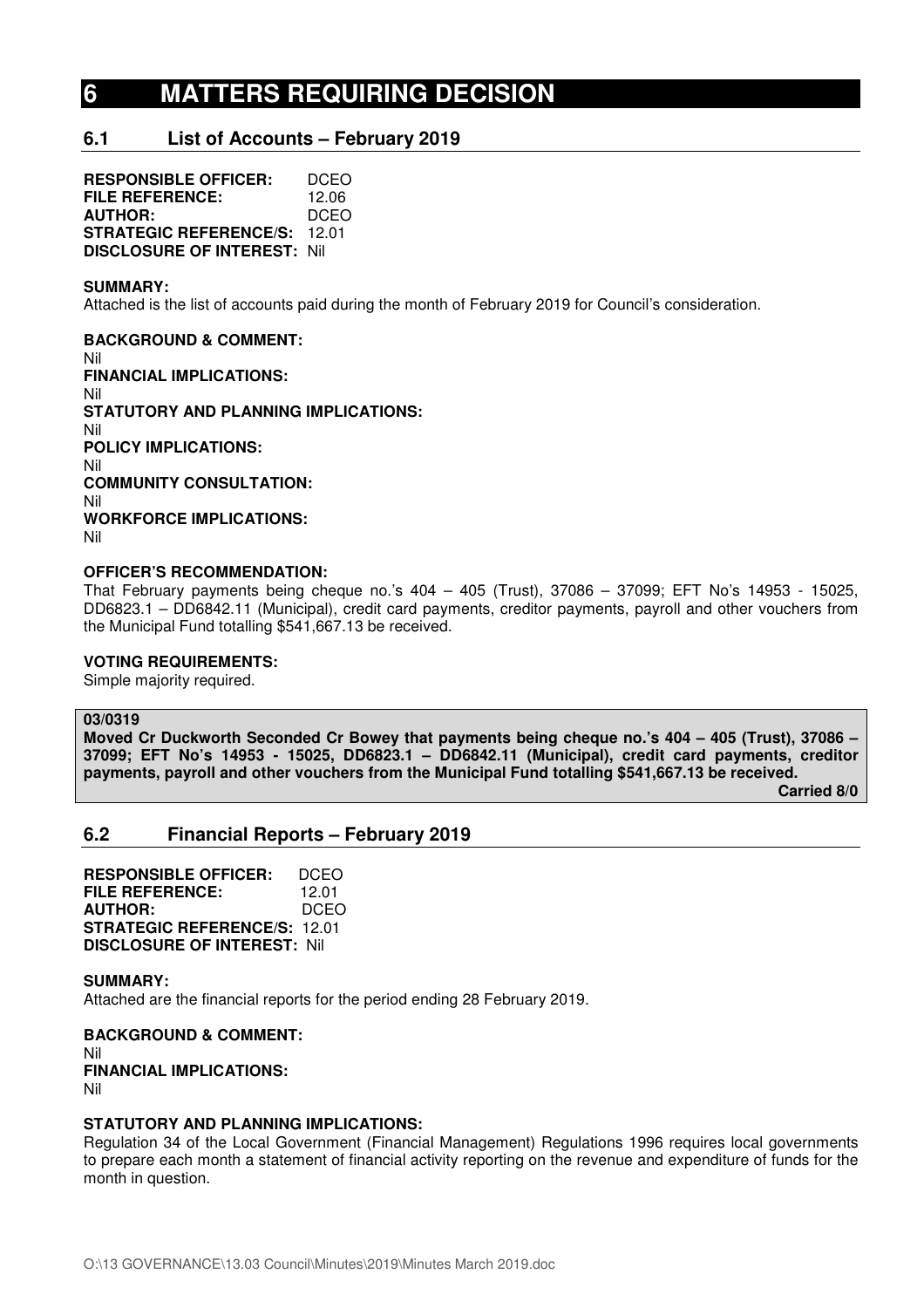#### **POLICY IMPLICATIONS:**  Nil **COMMUNITY CONSULTATION:**  Nil **WORKFORCE IMPLICATIONS:**  Nil

**OFFICER'S RECOMMENDATION:** 

That Council endorse the monthly financial statements for the period ending 28 February 2019.

#### **VOTING REQUIREMENTS:**

Simple majority required.

#### **04/0319**

**Moved Cr Taylor Seconded Cr McInnes that Council endorse the monthly financial statements for the period ending 28 February 2019.** 

**Carried 8/0** 

## **7 COMPLIANCE**

#### **7.1 Compliance Reporting – General Compliance February 2019**

**NAME OF APPLICANT:** CEO **RESPONSIBLE OFFICER:** CEO **FILE REFERENCE:** 12.05 Compliance 12.06 – Accounting Compliance **STRATEGIC REFERENCE/S:** CBP 4.1 Civic Leadership, 4.1.8 Compliance methods **AUTHOR:** CEO **DISCLOSURE OF INTEREST:** Nil

#### **SUMMARY:**

This report addresses General and Financial Compliance matters for February 2019. This process is not definitive, each month additional items and/or actions may be identified that are then added to the monthly checklist. Items not completed each month e.g. quarterly action - will be notations.

The report provides a guide to the compliance requirements being addressed as part of staff workloads and demonstrates the degree of internal audit being completed.

#### **BACKGROUND & COMMENT:**

The Compliance team and works staff commence the monthly compliance effort immediately after the Shire meeting each month. At that time, the Executive Support Officer will email the assigned staff member their compliance requirements for the coming month.

As the month progresses, staff in conjunction with their manager, the CEO or DCEO will determine the extent of work/action needed to complete items. During Agenda week, the Compliance Team again meets to ensure the monthly report/list is reviewed and that compliance items are completed. In preparing the Agenda report, the CEO or DCEO will sign off on completed items.

Prior month items not completed previously will be reported in the following month so Council remains aware.

Outstanding January 2019 **Compliance Audit Return** – included at Item 7.3 **LEMAC & Shire Emergency Management Plans** – Review – not yet commenced **Review Agreement with Kulin DHS –** not yet finalised

#### **FINANCIAL IMPLICATIONS:**

In terms of meeting compliance - normal administration expense. There may be items that require additional administrative effort to complete or require external assistance to resolve. In those cases, individual financial implications will be reported.

#### **STATUTORY AND PLANNING IMPLICATIONS:**  Nil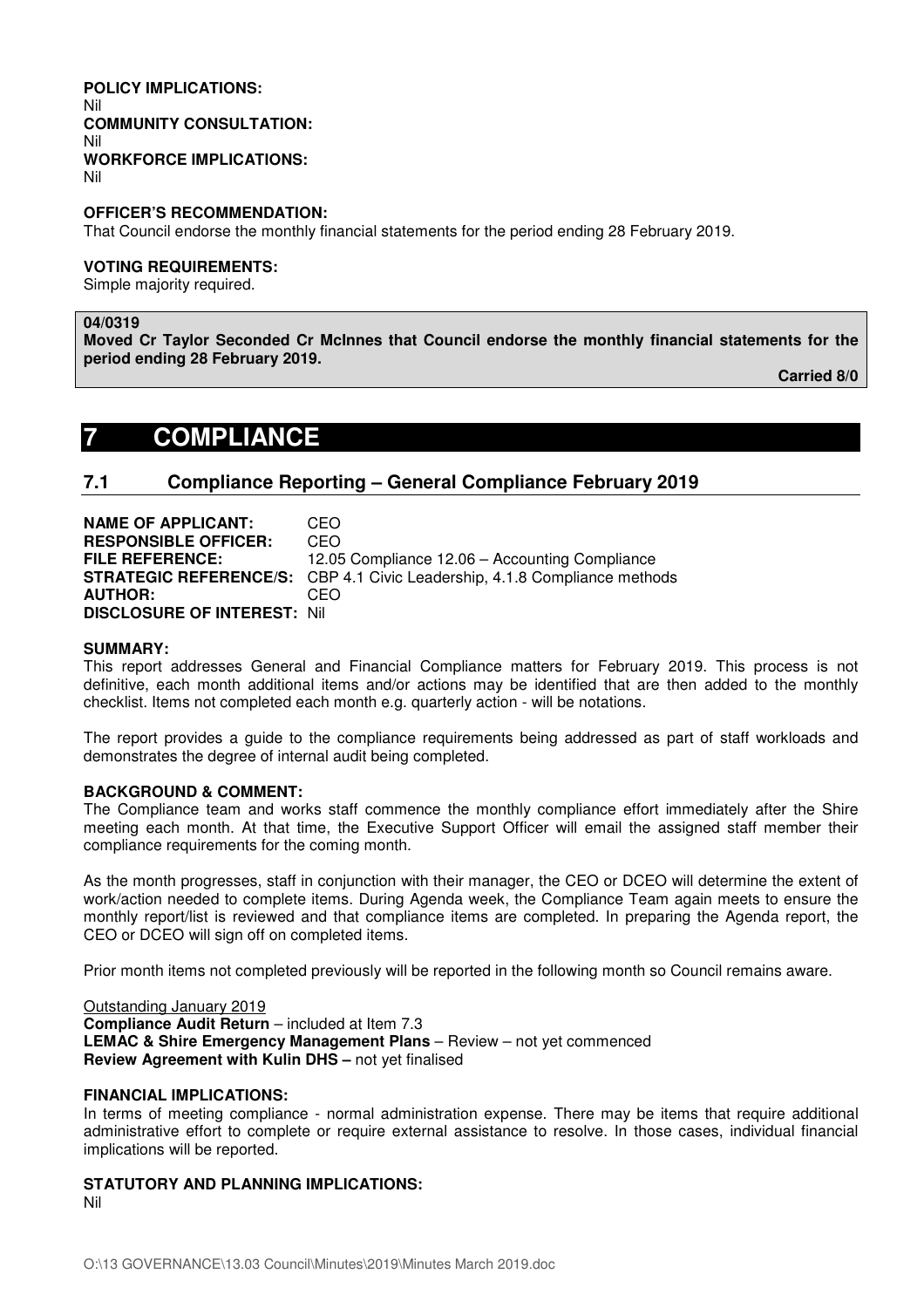#### **POLICY IMPLICATIONS:**

Identified as necessary – this report Nil **COMMUNITY CONSULTATION:**  Nil **WORKFORCE IMPLICATIONS:** 

Nil

#### **OFFICER'S RECOMMENDATION:**

That Council receive the General & Financial Compliance Report for February 2019 and note the matters of noncompliance.

#### **VOTING REQUIREMENTS:**

Simple majority required.

#### **05/0319**

**Moved Cr Duckworth Seconded Cr Lucchesi that Council receive the General & Financial Compliance Report for February 2019 and note the matters of non-compliance.** 

 **Carried 8/0** 

#### **7.2 Compliance Reporting – Delegations Exercised – February 2019**

**NAME OF APPLICANT:** CEO **RESPONSIBLE OFFICER:** CEO **FILE REFERENCE:** 12.05 - Compliance **STRATEGIC REFERENCE/S:** CBP 4.1 Civic Leadership, 4.1.8 Compliance methods **AUTHOR:** CEO **DISCLOSURE OF INTEREST:** Nil

#### **SUMMARY:**

To report back to Council actions performed under delegated authority for the period ending 28 February 2019. To provide a comprehensive report listing of the delegations able to be exercised following adoption of a more substantial array of delegations in June 2017.

#### **BACKGROUND & COMMENT:**

This report is prepared for Council detailing actions performed under delegated authority by the respective officers under each of the delegation headings:

#### **ADMINISTRATION**

|                        | ~~~~~~~~~~~~                                      |                                         |  |
|------------------------|---------------------------------------------------|-----------------------------------------|--|
| <b>Policy</b>          | <b>Delegation</b>                                 | <b>Officers</b>                         |  |
| A1                     | Acting Chief Executive Officer                    | (CEO)                                   |  |
| A <sub>2</sub>         | Agreements for Payments of Debts to Council       | (CEO/DCEO)                              |  |
| A <sub>3</sub>         | Casual Hirer's Liability                          | (CEO)                                   |  |
| A4                     | <b>Complaint Handling</b>                         | (CEO)                                   |  |
| A5                     | Fees & Charges - Discounts                        | (CEO/DCEO/MW/MLS/CRC)                   |  |
| A6                     | <b>Investment of Surplus Funds</b>                | (CEO/DCEO)                              |  |
| A7                     | IT & Social Media – Use of                        | (CEO)                                   |  |
| A8                     | Legal Advice, Representation & Cost Reimbursement | (CEO)                                   |  |
| A9                     | Payments from Municipal and Trust Funds           | (CEO-to numerous staff purchase orders) |  |
| A10                    | Use of Common Seal                                | (CEO)                                   |  |
| A11                    | <b>Writing Off Debts</b>                          | (CEO)                                   |  |
| A12                    | Housing                                           | (CEO)                                   |  |
| A13                    | Procedure for Unpaid Rates Finance                | (CEO)                                   |  |
|                        | <b>GOVERNANCE</b>                                 |                                         |  |
| G <sub>1</sub>         | Applications for Planning Consent                 | (CEO)                                   |  |
| G <sub>2</sub>         | <b>Building Licences and Swimming Pools</b>       | (EHO/Building Surveyor)                 |  |
| G <sub>3</sub>         | Cemeteries Act 1986                               | (CEO)                                   |  |
| G4                     | Health Act 1911 Provisions                        | (EHO)                                   |  |
| <b>HUMAN RESOURCES</b> |                                                   |                                         |  |
| H1                     | Grievance Procedures                              | (CEO)                                   |  |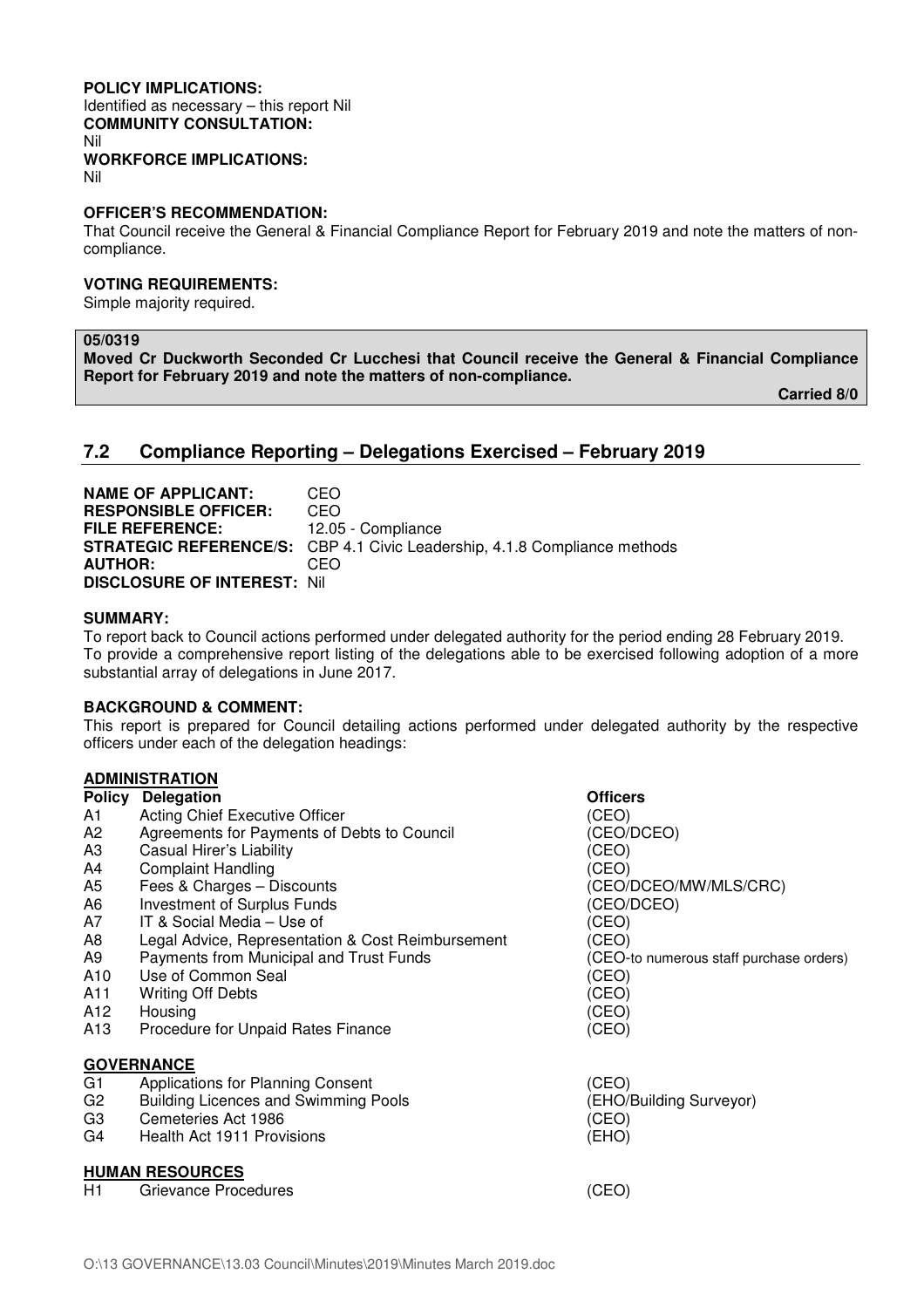#### **COMMUNITY SERVICES**

|                  | <u> JUMMUNI I JERRIJEJ</u>                                 |                              |
|------------------|------------------------------------------------------------|------------------------------|
| CS <sub>1</sub>  | Bushfire Control – Shire Plant for Use of                  | (CEO)                        |
| CS <sub>2</sub>  | Bushfire Control - Plant Use for Adjoining Shires          | (CEO)                        |
| CS <sub>3</sub>  | Bushfire Prohibited / Restricted Burning Periods - Changes | (Shire President/CEO)        |
| CS4              | <b>Bushfire Training Administration</b>                    | (CEO)                        |
| CS <sub>5</sub>  | Cat Ownership Limit - Cat Control                          | (CEO)                        |
| CS <sub>6</sub>  | Dog Control - Attacks                                      | (CEO)                        |
| CS7              | Dog Ownership Limit - Dog Control                          | (CEO)                        |
| CS8              | Sea Containers Use of - Town Planning                      | (CEO)                        |
| CS9              | Second Hand Dwellings                                      | (CEO)                        |
| <b>CS10</b>      | <b>Temporary Accommodation</b>                             | (CEO)                        |
| <b>CS11</b>      | Unauthorised Structures - Building Control                 | (CEO)                        |
| CS <sub>12</sub> | Kulin Bush Races                                           | (Kulin Bush Races Committee) |
| CS <sub>13</sub> | Freebairn Recreation Club Committee                        | (FRC Club Committee)         |
| CS <sub>14</sub> | Kulin Child Care Centre Management Committee               | (KCCC Mgmt. Committee)       |
| CS <sub>15</sub> | General - Community Services Practices                     | (CEO)                        |
| CS <sub>20</sub> | <b>Seed Collection</b>                                     | (CEO)                        |
| <b>WORKS</b>     |                                                            |                              |
| W1               | <b>Gravel Supplies</b>                                     | (MW)                         |
| W <sub>2</sub>   | Roads - Clearing                                           | (CEO)                        |
| W <sub>3</sub>   | Roads - Damage to                                          | (MW)                         |
| W4               | Roads - Roadside Markers - Management of                   | (MW)                         |
| W <sub>5</sub>   | Stormwater Drainage                                        | (MW)                         |
| W6               | <b>Street Trees</b>                                        | (CEO)                        |
| W7               | Streetscape - Improvements                                 | (CEO)                        |
| W8               | Roadside Burning                                           | (MW)                         |
| W9               | <b>Temporary Road Closures</b>                             | (MW)                         |
| W10              | General - Works Practices Approvals                        |                              |

#### **COMMENT:**

The following details the delegations exercised within the Shire relative to the delegated authority for the month of September 2018 and are submitted to Council for information (excluding delegations under A9, Payments – refer to individual order and payment listed in Accounts paid).

## **A6 Investment of Surplus Funds (DCEO)** – Local Government Act 1995, section 6.14

Municipal funds

| <b>vpe</b> | Rate | Deposit/(Withdrawal) |
|------------|------|----------------------|
| At Call    | .5%  | 150,261.16           |
| At Call    | .5%  | (100,000)            |

#### **STATUTORY ENVIRONMENT:**

*Building Act 2011 Bushfires Act 1954 Cemeteries Act 1986 Health (Asbestos) Regulations 1992; Health (Miscellaneous Provisions) Act 1911; Local Government Act 1995 Public Health Act 2016 Shire of Kulin TPS2 Town Planning Development Act Town Planning Scheme Trustees Act, Part III, Criminal Procedure Act 2004;* 

#### **FINANCIAL IMPLICATIONS:**

Nil in terms of exercising delegation and reporting to Council though there may be financial implications in the case of each delegation exercised.

#### **STATUTORY AND PLANNING IMPLICATIONS:**

#### Nil

### **POLICY IMPLICATIONS:**

There are no known policy implications relating to this report.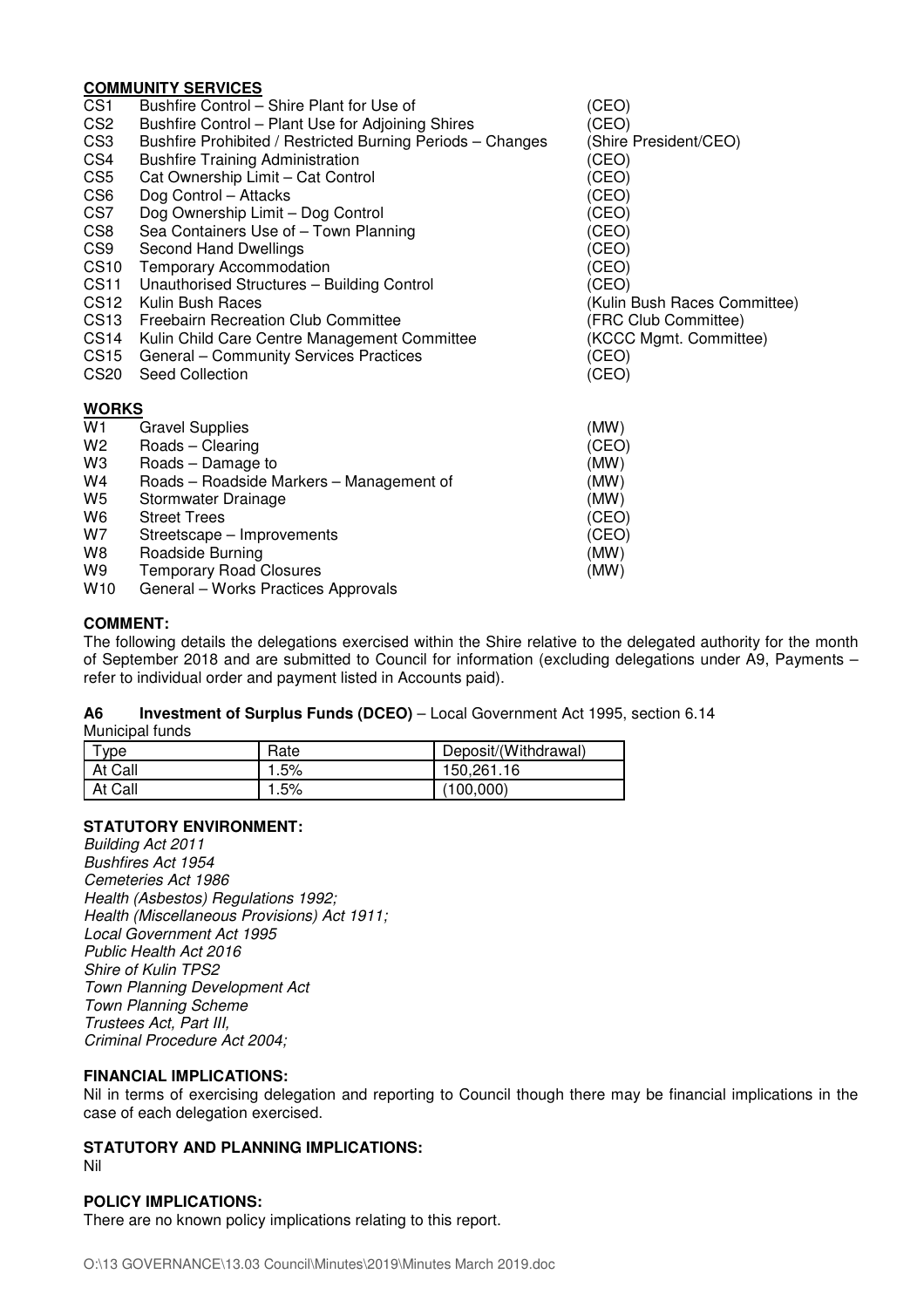#### **COMMUNITY CONSULTATION:**

Nil

#### **WORKFORCE IMPLICATIONS:**

Nil

#### **OFFICER'S RECOMMENDATION:**

That Council receive the Delegation Exercised Report for February 2019.

#### **VOTING REQUIREMENTS:**

Simple majority required.

#### **06/0319**

**Moved Cr Bowey Seconded Cr Taylor that Council receive the Delegation Exercised Report for February 2019.** 

 **Carried 8/0** 

**07/0319** 

**Moved Cr Smoker Seconded Cr Taylor that the Ordinary Meeting be adjourned and Council convene as the Shire of Kulin Audit and Risk Committee.** 

**Carried 8/0** 

#### **08/0319**

**Moved Cr Lucchesi Seconded Cr Taylor that the Audit and Risk Committee adjourn and resume as the Ordinary Meeting of Council.** 

**Carried 8/0** 

#### **7.3 Compliance Audit Return 2018 – Adoption**

**NAME OF APPLICANT:** CEO **RESPONSIBLE OFFICER:** CEO **FILE REFERENCE:** 04.02 Local Government Act & Returns **STRATEGIC REFERENCE/S:** CBP 4.1 Civic Leadership, 4.1.8 Compliance methods **AUTHOR:** CEO **DISCLOSURE OF INTEREST:** NIL

#### **SUMMARY:**

To present the Compliance Audit Return to the Audit and Risk Committee who adopt the report and make recommendation to Council.

#### **BACKGROUND:**

Each year all local governments across the State are required by legislation to undertake a compliance audit for the period 1 January to 31 December. This audit is performed against the requirements of the Compliance Audit Return prepared by the Department of Local Government covering the following business areas considered to be 'high risk':

- Commercial Enterprises by Local Government;
- Delegation of Power / Duty;
- Disclosure of Interest;
- Disposal of Property;
- **Elections:**
- Finance:
- Local Government Employees;
- **•** Official Conduct: and
- Tendering for Providing Goods & Services

#### **COMMENT:**

The Risk and Audit Committee's consideration and endorsement of the Compliance Audit Return (addressing those areas identified as high risk) is required prior to the report being submitted to the Department of Local Government and Communities. A completed return for the year ended 31 December 2018 is due to the Department by the 31 March 2019.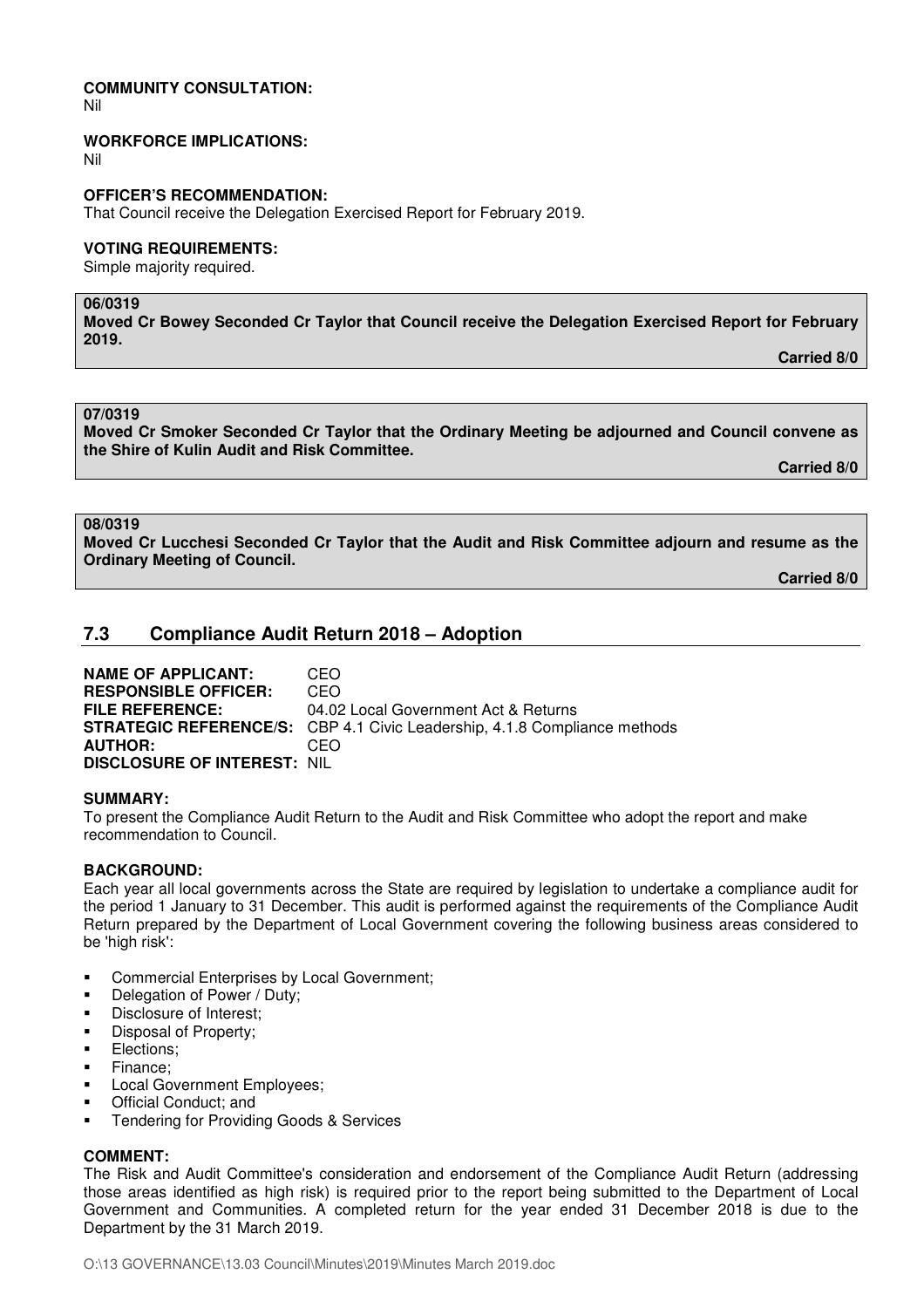Please note that the Risk and Audit Committee is required to review the completed CAR and report the results to the Council, prior to the CAR's adoption by Council and submission to the Department by 31 March 2019. The CAR will be presented to both the Risk and Audit Committee and the Council on the same day being the 20 March 2019.

The Compliance Audit Return is attached for the Committee's and Council's consideration. Note the report was prepared by the CEO.

#### **STATUTORY IMPLICATIONS:**

Regulation 14 of the Local Government (Audit) Regulations 1996 provides:

(1) A local government is to carry out a compliance audit for the period 1 January to 31 December in each year. (2) After carrying out a compliance audit the local government is to prepare a compliance audit return in a form approved by the Minister.

(3A)The local government's audit committee is to review the compliance audit return and is to report to the council the results of that review.

(3) After the audit committee has reported to the council under subregulation (3A), the compliance audit return is to be —

- (a) presented to the council at a meeting of the council; and
- (b) adopted by the council; and
- (c) recorded in the minutes of the meeting at which it is adopted.

#### Regulation 15 provides that:

(1) After the compliance audit return has been presented to the council in accordance with regulation 14(3) a certified copy of the return together with —

(a) a copy of the relevant section of the minutes referred to in regulation  $14(3)(c)$ ; and

(b) any additional information explaining or qualifying the compliance audit,

(c) is to be submitted to the Executive Director by 31 March next following the period to which the return relates.

(2) In this regulation, certified in relation to a compliance audit return means signed by;

(a) the mayor or president; and

(b) the CEO.

#### **FINANCIAL IMPLICATIONS:**

Nil

#### **POLICY IMPLICATIONS:**

Nil

#### **COMMUNITY STRATEGIC PLAN IMPLICATIONS:**

Nil

#### **Audit and Risk Committee Recommendation:-**

*Moved Cr Duckworth Seconded Cr Smoker that the Audit and Risk Committee recommend to Council that:* 

- *1. Note the recommendations and comments of the Audit Committee as detailed;*
- *2. Council adopt the Compliance Audit Return 2018, as presented;*
- *3. The Chief Executive Officer and the Shire President be authorised to sign the Compliance Audit Return 2018;*
- *4. Endorse the return for submission to the Department of Local Government, Sport and Cultural Industries by 31 March 2019.*

*Carried 8/0* 

#### **COMMITTEE RECOMMENDATION:**

That the Audit and Risk Committee recommend to Council that;

- 1. Note the recommendations and comments of the Audit Committee as detailed;
- 2. Council adopt the Compliance Audit Return 2018, as presented;
- 3. The Chief Executive Officer and the Shire President be authorised to sign the Compliance Audit Return 2018;
- 4. Endorse the return for submission to the Department of Local Government, Sport and Cultural Industries by 31 March 2019.

#### **VOTING REQUIREMENTS:**

Absolute majority required.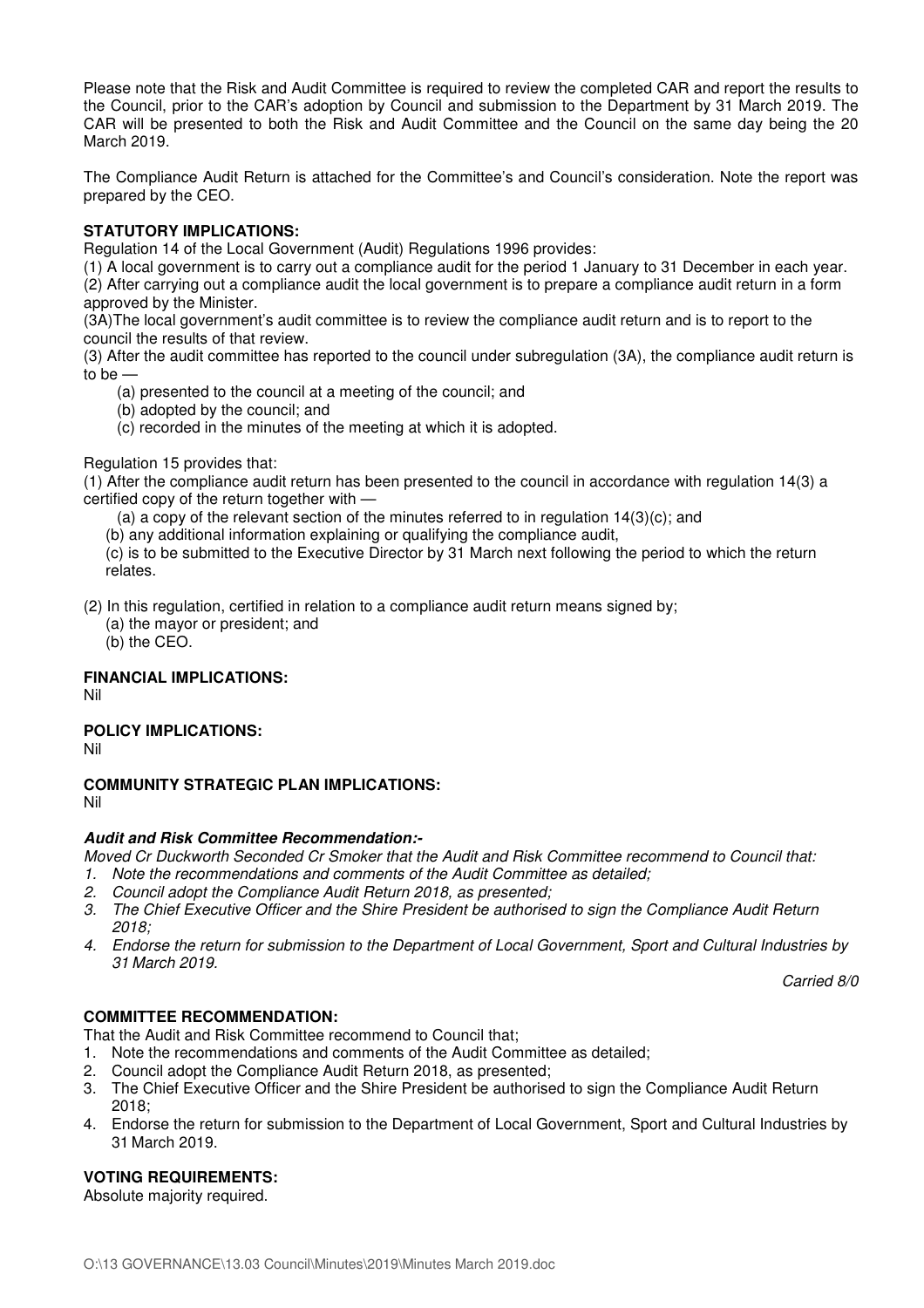#### **09/0319**

**Moved Cr Smoker Seconded Cr McInnes that Council;** 

- **1. Note the recommendations and comments of the Audit Committee as detailed;**
- **2. Council adopt the Compliance Audit Return 2018, as presented;**
- **3. The Chief Executive Officer and the Shire President be authorised to sign the Compliance Audit Return 2018;**
- **4. Endorse the return for submission to the Department of Local Government, Sport and Cultural Industries by 31 March 2019.**

**Carried By Absolute Majority** 

#### **7.4 2018 - 2019 Annual Budget Review**

**NAME OF APPLICANT: DCEO FILE REFERENCE:** 12.04 **AUTHOR:** DCEO **STRATEGIC REFERENCE/S:** 4.1 Strategic Community Plan – leadership **DISCLOSURE OF INTEREST:** Nil

#### **SUMMARY:**

Regulation 33A of the *Local Government (Financial Management) Regulations 1996* requires local governments to carry out, between the 1 January and 31 March in each financial year, a review of its annual budget for that year.

#### **BACKGROUND:**

Local Governments are required to conduct a budget review between 1 January and 31 March each year. This is mandatory under Regulation 33A of the *Local Government (Financial Management) Regulations 1996*. The thrust of the legislation is to ensure local governments conduct at least a single budget review after the half way mark of the financial year and before the completion of the ninth month.

A budget review comprises a detailed examination of year to date actual results with Council's adopted budget. Regulation 33A (2) and (3) of the FM Regulations requires the results of the budget review to be submitted to Council within 30 days of the review. Council is then to give consideration to adopting the review (or part of) and associated recommendations.

Regulations 33A (4) states that within 30 days after Council has conducted its review, a copy and recommendations are to be provided to the Department of Local Government.

#### **COMMENT:**

The review is presented in the attached report. The Report seeks to identify and quantify:

- i) the forecast year-end major variances from the adopted budget;
- ii) matters arising not currently included in the adopted budget but which are recommended for consideration of inclusion in the budget;

The review process has been undertaken having regard for:

- i) actual revenues and expenditures for the first 8 months of the financial year, a necessary indicator to informed forecasts for the remainder of the year;
- ii) forecast revenue and expenditure levels for the remaining 4 months of the year;
- iii) the more significant (in \$ terms) variances to budget rather than the many minor 'unders and overs' which, history has shown, will largely balance out;
- iv) recommendations in terms of transfers to Reserve funds have been incorporated

#### **FINANCIAL IMPLICATIONS:**

Nil

#### **STATUTORY AND TOWN PLANNING IMPLICATIONS:**

Local Government Act 1995 Section 6.2 Municipal Budget

Local Government (Financial Management) Regulations 1996 Regulation 33A

Regulation 33A Review of Budget;

- 1. Between 1 January and 31 March in each year a local government is to carry out a review of its annual budget for that year.
- 2. Within 30 days after a review of the annual budget of a local government is carried out it is to be submitted to the council.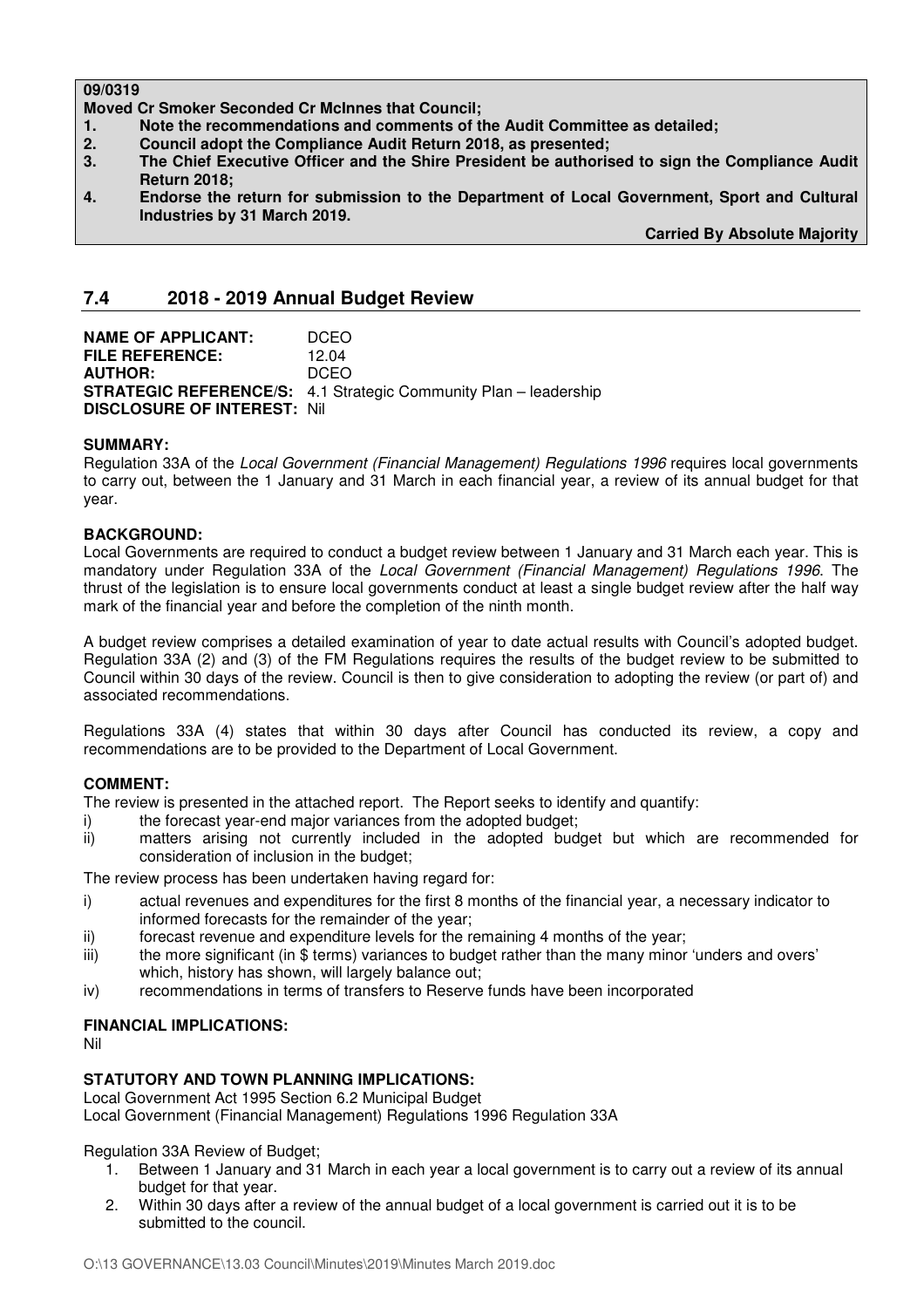- 3. A council is to consider a review submitted to it and is to determine whether or not to adopt the review, any parts of the review or any recommendations made in the review.
- 4. Within 30 days after a council has made a determination, a copy of the review and determination is to be provided to the Department.

**POLICY IMPLICATIONS:** Nil

**COMMUNITY CONSULTATION:** Nil

#### **WORKFORCE IMPLICATIONS:**

Nil

#### **Audit and Risk Committee Recommendation:-**

*Moved Cr Duckworth Seconded Cr McInnes that the Audit and Risk Committee recommend to Council that: Council accept the recommendations as contained in the Review of Budget for the period ending 28 February 2019 and adopt the report as presented.* 

*Carried 8/0* 

#### **COMMITTEE RECOMMENDATION:**

That the Audit and Risk Committee recommend to Council; That Council accept the recommendations as contained in the *Review of Budget for the period ending 28 February 2019* and adopt the report as presented.

#### **VOTING REQUIREMENTS:**

Absolute majority required.

#### **10/0319**

**Moved Cr Taylor Seconded Cr Varone that Council accept the recommendations as contained in the Review of Budget for the period ending 28 February 2019 and adopt the report as presented.** 

**Carried by Absolute Majority** 

# **8 ELECTED MEMBERS MOTIONS OF WHICH PREVIOUS NOTICE HAS BEEN GIVEN**

Nil

# **9 NEW BUSINESS OF AN URGENT NATURE INTRODUCED BY DECISION OF MEETING**

**11/0319** 

**Moved Cr Taylor Seconded Cr Lucchesi that Council agree to the inclusion of new business items:-** 

- **9.1 Wheatbelt Rockies Request for Reduced Rate Community Bus;**
- **9.2 Kulin-Kondinin Football Club Cropping Lease; and**
- **9.3 CEO Vehicle Changeover**

**Carried 8/0**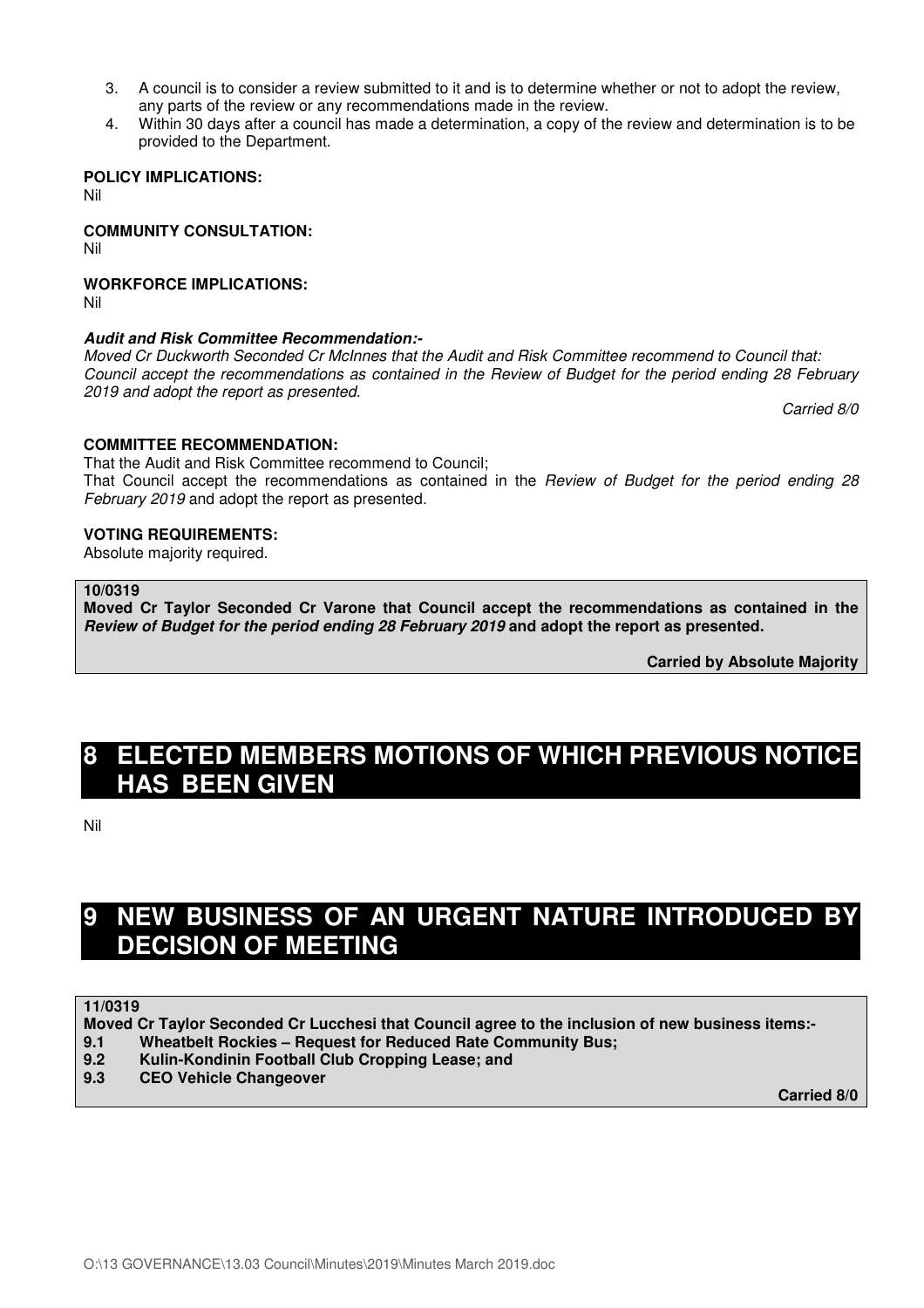**RESPONSIBLE OFFICER:** CEO **FILE REFERENCE:** 02.09 **AUTHOR:** CEO **STRATEGIC REFERENCE/S: DISCLOSURE OF INTEREST:** Nil

#### **SUMMARY:**

The Wheatbelt Rockies have made a written request to have community bus hire fees at a reduced rate (or more) for their attendance at the 2019 South Central Senior Games in Hopetoun on 26 March 2019.

#### **BACKGROUND & COMMENT:**

Wheatbelt Rockies were previously known as Kon Kul Kats and Council have in the past waived bus hire costs for the group to attend the games.

Council's Delegation Register includes **A.5 Fees & Charges Discounts** which refers to Council decision 14/0517 (see below):-

#### **14/0517**

**Moved Cr McInnes Seconded Cr Varone that Council delegate to the CEO the power to issue a discount on Shire of Kulin Schedule of Fees and Charges payable for the purpose of resolving fairness and service expectations;** 

- **for the CEO to offer up to a 30% reduction of the hire fee or charge without reference to Council;**
- **for the CEO to have the authority to delegate to the DCEO, CRC Manager, Manager Leisure Services (FRC/Pool), Works Manager and front counter staff members (named) the capacity to offer a 10% discount on the fees and charges applicable to their services, as a direct response to a request by the payee, correcting a service or expectation requirement;**
- **All delegations exercised to be recorded in the monthly delegation exercised register;**
- **All discount amounts be recorded as Shire contributions through the normal process.**

 **Carried 8/0** 

CEO has offered to waive bus hire fee for the Wheatbelt Rockies trip to Hopetoun on the proviso the bus is returned with a full tank of fuel.

Council may like to consider waiving all costs relating to the trip.

#### **FINANCIAL IMPLICATIONS:**

Usual fee is \$1.10 per km (including fuel)

#### **STATUTORY AND PLANNING IMPLICATIONS:**

Nil **POLICY IMPLICATIONS:**  Nil **COMMUNITY CONSULTATION:**  Nil **WORKFORCE IMPLICATIONS:**  Nil

**OFFICER'S RECOMMENDATION:** 

For Council consideration

#### **VOTING REQUIREMENTS:**

Simple majority required.

#### **12/0319**

**Moved Cr Duckworth Seconded Cr McInnes that Council make the Community Bus available free of charge to the Wheatbelt Rockies for their attendance at the 2019 South Central Senior Games in Hopetoun.** 

**Carried 8/0**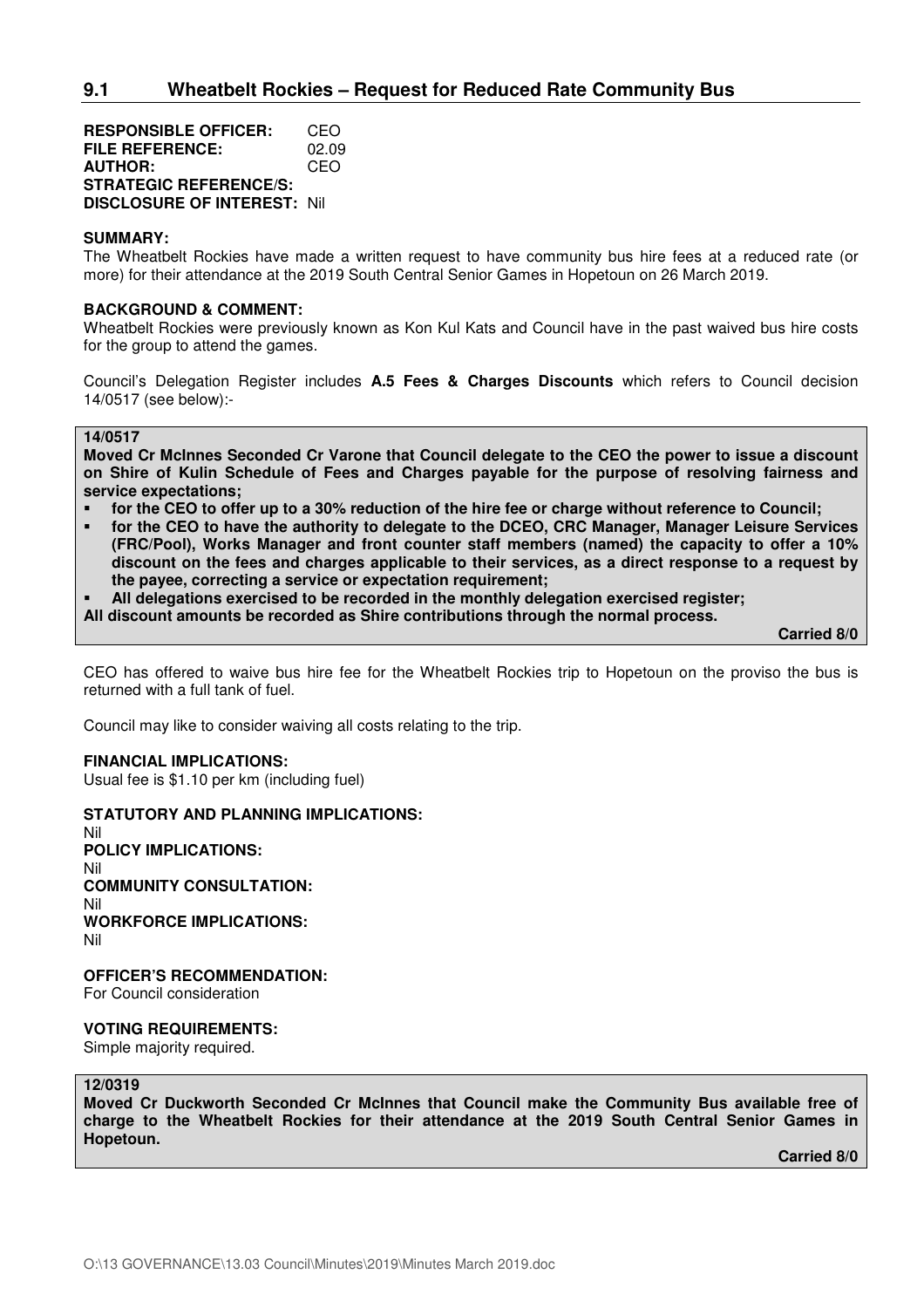**RESPONSIBLE OFFICER:** CEO **FILE REFERENCE:** 02.08 **AUTHOR:** CEO **STRATEGIC REFERENCE/S: DISCLOSURE OF INTEREST:** Nil

#### **SUMMARY:**

The Kulin-Kondinin Football Club (KKFC) lease agreement to crop the 'Airstrip' and 'Prouds' is currently in its final year. As there are some concerns with the uncertainty of the season and a potential late break it may be worthwhile to liaise with the club about their intended crop for 2019.

#### **BACKGROUND & COMMENT:**

In March last year Council agreed to extend the lease to the Kulin Kondinin Football Club, for the 'airstrip land' for 2 years until January 2020, which brings it in line with the expiry of the Proud paddock lease, and that KKFC use the same rotations on both the airstrip land and Proud paddock.

The lease agreement does not specify crop rotation (see point no. 3 below). However it is believed the crop rotation to be as follows:

- $-2017 -$  wheat
- $-2018 \text{barlev}$
- 2019 canola

#### **Shire of Kulin Kulin Community Cropping Policy "Airstrip" farmland loc 165 & "Proud's" farmland loc's 13765 & 9838**

**Lessee/s:**  years commencing February to January **Rental: Airstrip - \$10 per hectare (approx. 50 ha)**

 **Proud's - \$10 per hectare (approx. 110 ha)** 

These funds shall be held in trust by Council and used to fund any extra work or the cost of inputs during such time as the land may not be leased e.g. weed spraying, fertiliser application, fencing (if ever required), maintaining access tracks etc

#### **Conditions:**

- 1. All income from the cropping land is to be retained by the lessee.
- 2. An agronomist is to be consulted to assist with the cropping program

#### **The following management practices shall be adopted over the term of the lease:**

- 1. Soil testing is required at least once every 3 years, the results of which shall be provided to the Shire for historical purposes. Where possible the soil testing shall be carried out at the same location.
- 2. A minimum of 10PPM of phosphate is to be applied each year, subject to soil testing indicating this application is required.
- 3. The lease shall generally be on a 3 year basis and if this is the case crop rotation techniques are strongly recommended.
- 4. Should a club/group wish to agist stock on the land they are required to install appropriate fencing.<br>5. All firebreaks, burning, removal of chaff heaps, water consumption etc, and other operating costs
- All firebreaks, burning, removal of chaff heaps, water consumption etc. and other operating costs associated with the cropping program are the responsibility of the club/group.
- 6. A lime application is to be applied as required in the long term interest of the soil condition.
- 7. Clean seed must be used (nil weed seed).
- 8. Radish must not produce viable seed.
- 9. Mature ryegrass seed heads must be below 40 per square metre.
- 10. Wild oats and all weeds must be controlled using accepted farming practices.
- 11. A written record of cropping procedures is to be maintained, e.g. chemical and fertiliser application, for the benefit of crop rotation.
- 12. All test results and other matters, as outlined in 11 above, must be forwarded to the Shire Council annually for record purposes.

Council has concerns with the uncertainty of the season and with a potential late break it may be worthwhile to liaise with the club about their intended crop for 2019. Agronomic conditions as a result of a delayed season break may deem canola as inappropriate for the season and an alternative crop be considered. Since barley was last year's crop it is proposed that barely be considered again for 2019 if canola is deemed unsuitable.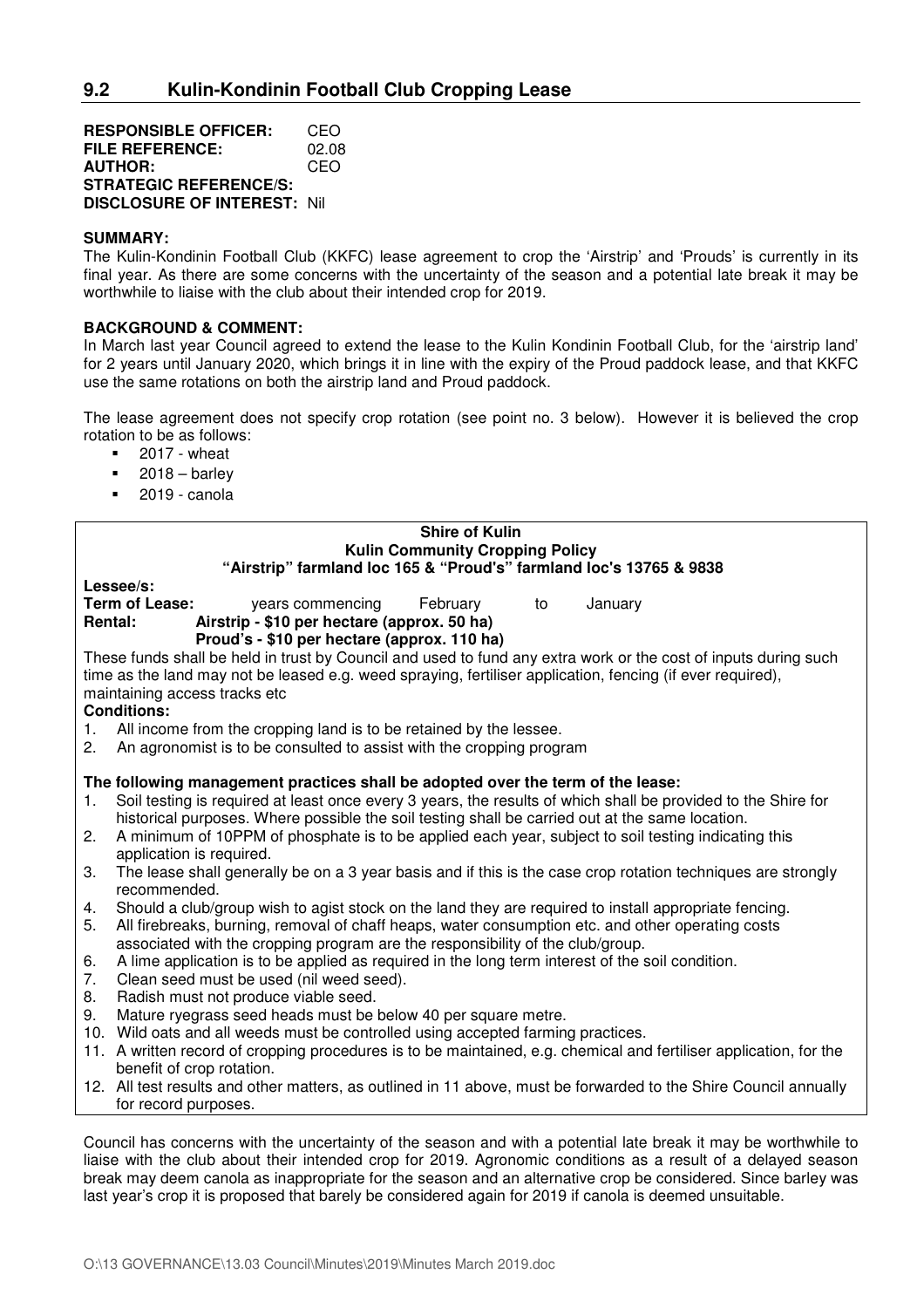#### **FINANCIAL IMPLICATIONS:**  Nil **STATUTORY AND PLANNING IMPLICATIONS:**  Nil **POLICY IMPLICATIONS:**  Nil **COMMUNITY CONSULTATION:**  KKFC. **WORKFORCE IMPLICATIONS:**  Nil

#### **OFFICER'S RECOMMENDATION:**

That Council liaise with the Kulin Kondinin Football Club to determine an appropriate crop rotation to be considered relative to the conditions of the season, with barley being the proposed alternative to canola if seasonal conditions are still a concern at 15 May 2019.

#### **VOTING REQUIREMENTS:**

Simple majority required.

**13/0319** 

**Moved Cr Smoker Seconded Cr Varone that Council liaise with the Kulin Kondinin Football Club to determine an appropriate crop rotation to be considered relative to the conditions of the season, with 2019's crop being a break crop or fallow.** 

**Carried 8/0** 

#### **9.3 CEO Vehicle Changeover**

**RESPONSIBLE OFFICER:** CEO **FILE REFERENCE:** 02.09 **AUTHOR:** CEO **STRATEGIC REFERENCE/S: DISCLOSURE OF INTEREST:** Nil

#### **SUMMARY:**

The Chief Executive Officer's vehicle is due for changeover at 15,000km and an alternative vehicle is proposed more suitable to the requirements of the CEO position.

#### **BACKGROUND & COMMENT:**

In the 2018/19 Budget the CEO vehicle has been scheduled for changeover nominally at the 15,000km mark. This occurred previously in October 2018 and is due for changeover again in April 2019 (current odometer reading 13,700km).

Historically the CEO vehicle has nominally been changed over at the 15,000km with changeover costs of around \$2,600 each time. This has generally been resulted in the CEO vehicle being changeover 2 to 3 times per year. Indicative changeover costs based upon different distances travelled are outlined as follows.

- **15,000km, 1 changeovers \$2,600**
- 30,000km, 2 changeovers \$5,200
- 45,000km, 3 changeovers \$7,800.

Quoting, planning and travel time costs would also need to be factored in to each changeover. Changing vehicles over multiple times of the year is cost prohibitive and an inefficient use of administrative and executive time.

It is proposed to amend the changeover periods to a nominal 45,000km or once per year whichever is the later period. This is currently the case with the Works Manager's vehicle. It is proposed to make this standard across all executive vehicles – CEO, DCEO, WM.

The current CEO vehicle is a 2018 Holden Trailblazer SUV. Historically the CEO vehicle had been a Holden Statesman Caprice, however these are not made by Holden anymore. There are concerns regarding the adequate comfort and suitability of the Holden Trailblazer, especially when transporting staff and members of Council.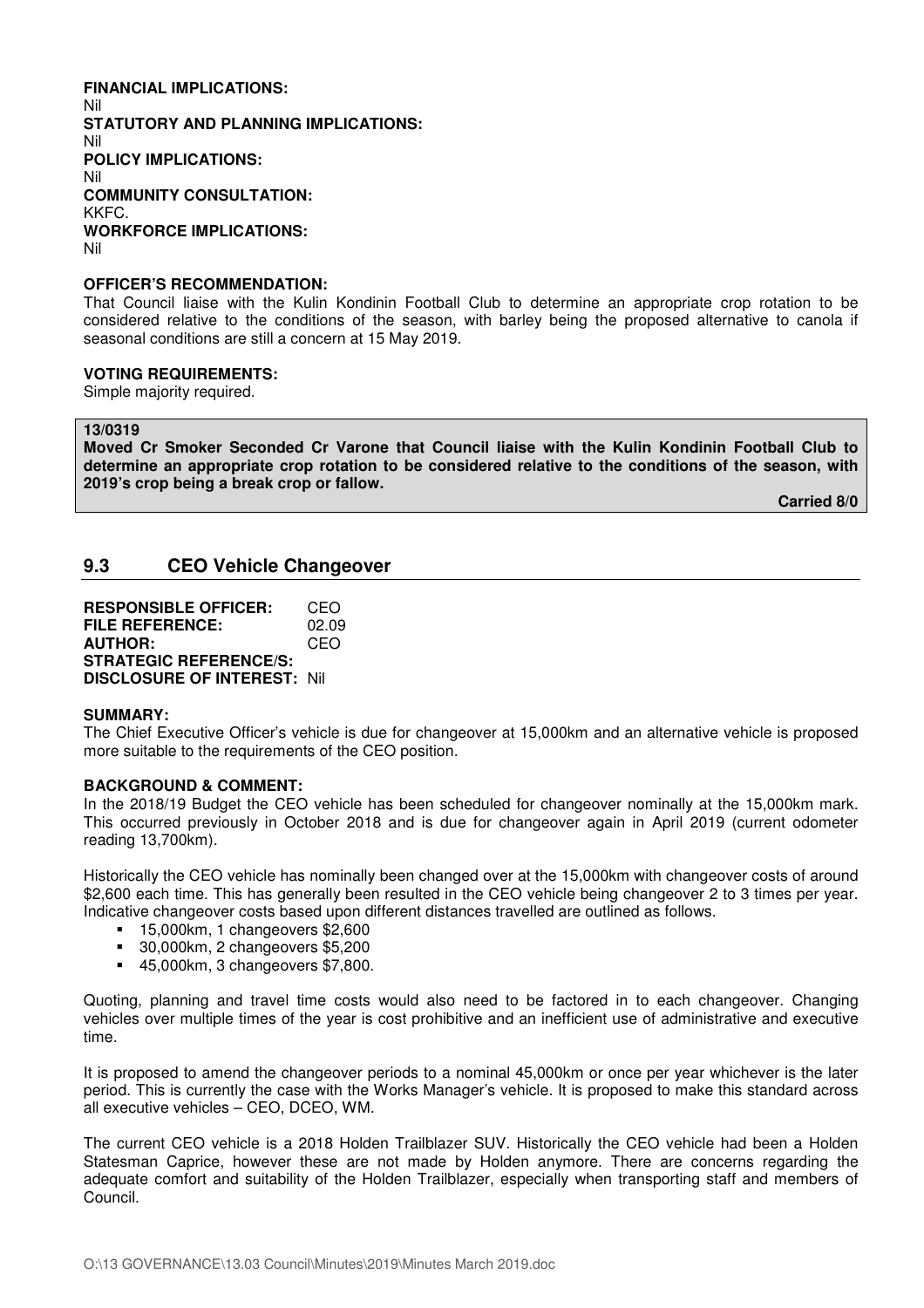It is proposed to change the CEOs vehicle to a Toyota Prado GXL with similar specifications to the existing Works Manager's vehicle. This would provide greater comfort for passengers on staff and Council visits, as well as being a more family friendly vehicle for the CEO's family.

The costs and details of the changeover are outlined in the financial implications.

#### **FINANCIAL IMPLICATIONS:**

Details of changeover costs for CEO Vehicle in 2018/19 Budget are:

| Changeovers:          | 2           |
|-----------------------|-------------|
| New Vehicle Purchase: | \$85,360    |
| Trade Value:          | \$88,622    |
| Changeover Value:     | $-$ \$3,262 |

The quoted budgeted changeover cost estimate in the 2018/19 Budget will not be realised due to differences in quotes from preparation of budget last year to actual changeover quotes received now.

The following summarises quotes latest quotes received and changeover details.

| Current Vehicle:     | 2018 Holden Trail Blazer LTZ |
|----------------------|------------------------------|
| Current Odometer:    | 13.700km                     |
| Proposed Changeover: | 15.000km                     |

Edwards Holden have provided the following quote details. New Holden Trail Blazer LTZ: \$43,247 (inc GST) Trade Quote:  $$41,247$  (inc GST) Changeover Costs: \$2,000

The indicative changeover costs for Holden Trailblazer LTZ would be:

- \$2,000 at 15,000km
- \$13,000 at 45,000km

Narrogin Toyota have provided the following quote details.

| New Toyota Prado GXL:    | \$61,142.59 (inc GST) |
|--------------------------|-----------------------|
| Trade Quote:             | \$40,000 (inc GST)    |
| <b>Changeover Costs:</b> | \$21,142.59           |

The indicative changeover costs for Toyota Prado GXL going forward would be:

- **\$3,500 at 15,000km**
- \$10,000 at 45,000km

The DCEO vehicle is proposed to be changed over in the 2018/19 Budget at 30,000km for a changeover value of \$10,000 (exc GST), however this vehicle has now completed 37,000km and is proposed to be held over until 2019/20 Budget to bring it in line with the proposed changeover at 45,000km for executive vehicles. This will costed during budget preparations.

There current status of 18/19 Budget regarding total plant changeover shows an under spend of \$22,000, which includes the \$10,000 not expended on the DCEO vehicle. These funds are proposed to cover the cost of the CEO vehicle changeover and as such would not require a budget amendment.

#### **STATUTORY AND PLANNING IMPLICATIONS:**

Nil

**POLICY IMPLICATIONS:** 

Nil

#### **COMMUNITY CONSULTATION:**

Nil

#### **WORKFORCE IMPLICATIONS:**

This change of vehicle and value will need to be amended in the CEO's employment contract as part of the 6 month probation review.